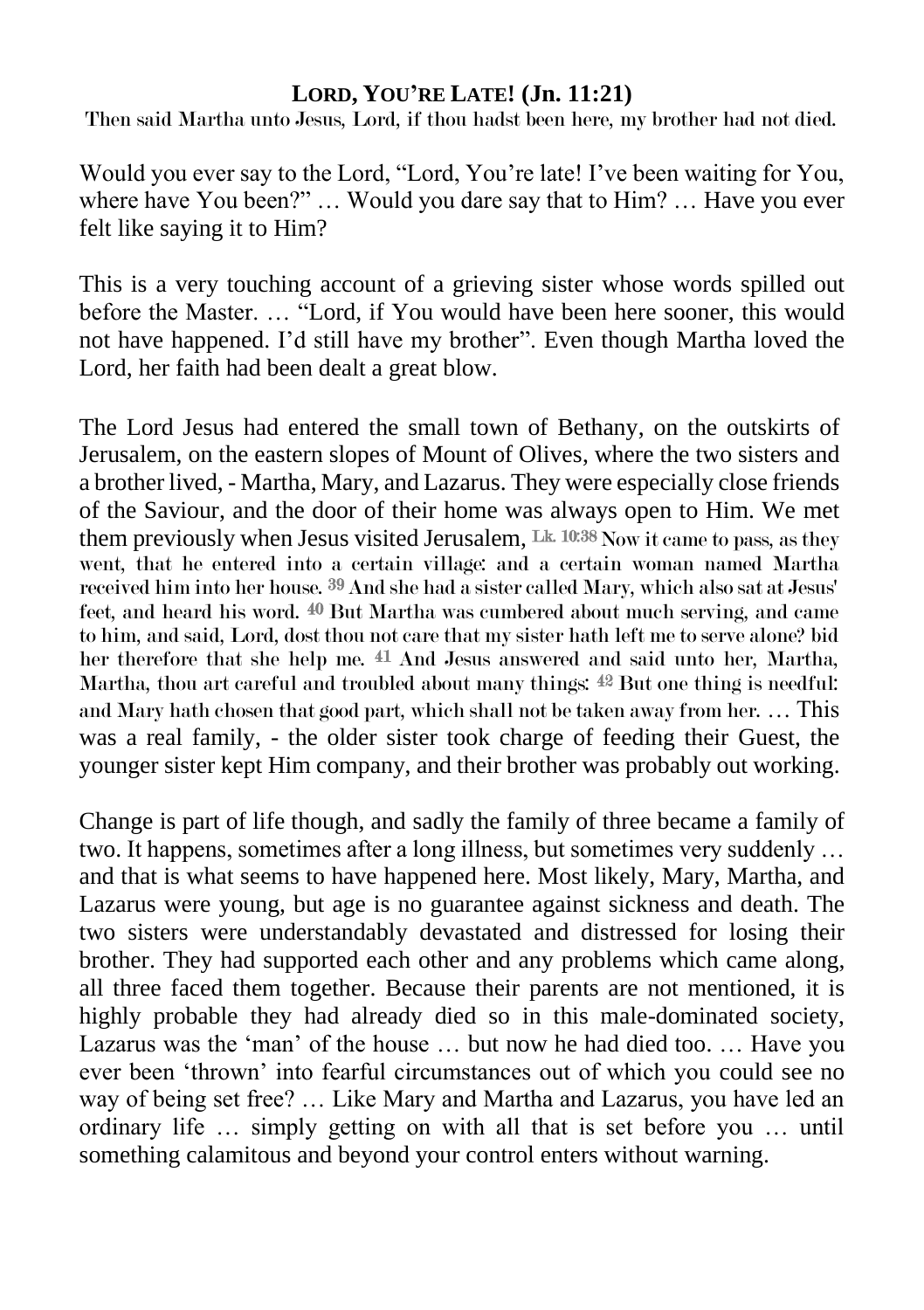As a Christian, you look to God and to His Word to find answers. You try to apply for example the words of Peter, to cast all your cares upon God since His Word assures you He cares for you (I Peter 5:7) … or the words of the Lord Jesus, for all who are heavy laden to come to Him and He will give you rest (Mt. 11:28). … But, like Martha, even with Jesus literally standing beside her, the heartache remained very real, and the burden so incredibly formidable.

Mary and Martha had sent a message to Jesus to 'get here quick' … and in the meantime, all the friends and neighbours visited their home, to comfort them concerning their brother (v.19). However, it was to no effect … and even *when* Jesus did eventually arrive after four days, - which must have felt like a lifetime for the two sisters, - there was no immediate relief for Lazarus was still in the tomb. In fact, Jesus wept with them  $(v.35)$  ... Was there nothing He could do?!

What difference does belonging to Christ make in such circumstances? … Does it make any difference?! How? … Let's look at it personally and plainly.

First, Martha had **THE PRESENCE OF JESUS** with her. He would have been weary with His various travels. He would have been weighed down with what lay before Him in Jerusalem and yet, no matter how busy He was, or how much He had on His mind, He was with Martha in the graveyard in Bethany.

Four days earlier Lazarus had been ill, and his sickness deteriorated. Mary and Martha knew his condition was worsening by the hour … *if only Jesus was here, Lazarus would be healed and alive!* … They sent their message, Lord, behold, he whom thou lovest is sick  $(v.3)$  ... Lord, get here as quickly as you can! ... But Jesus remained where He was for another four days! … "Does Jesus care? … Oh yes, He cares *[for]* His heart is touched with my grief". … Why then did He not come quicker? …What was He doing for four days? … Surely there was nothing more important than answering the pleading of Mary and Martha concerning their loved one!

It is natural for us to want the priority. We might say there are always those who 'have it' worse than us … but really what we mean is for Jesus to come and meet our needs instantly, and not a moment later. We want Jesus to answer *now!*

Lazarus had died … and Jesus wasn't there. Lazarus had been embalmed … and Jesus was nowhere to be seen. Lazarus had died and was buried and lying in a tomb for four days … and *still* Jesus was not there! Where is He? … Why didn't He hurry? Why did He go back into Judea *again* (v.7), we don't understand! …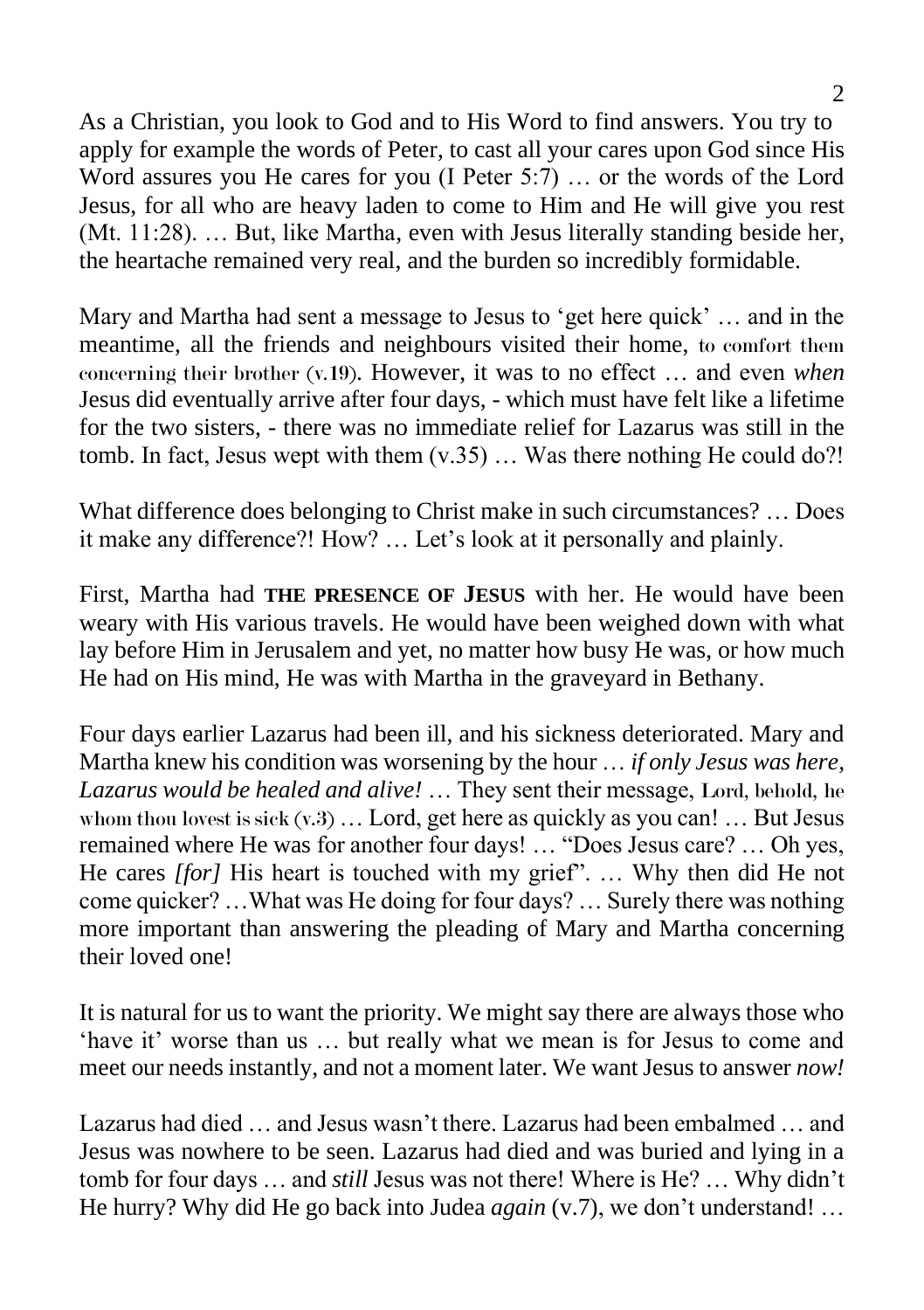What was more important in Judea than being in Bethany with Mary and Martha?! … "Does Jesus care when my way is dark … Does He care enough to be near?" In the midst of it all, "I know He cares … I know my Saviour cares". … And 'deep down', Mary and Martha knew it too.

How do we know He cares? We know He cares because we belong to His family. … We know He cares for the Bible tells us He will never leave us nor forsake us, even when we are having to walk through 'the valley of the shadow of death', He is with us, - His rod and His staff upholding, supporting, and keeping us (Ps. 23:4). … *The presence of Jesus* … and we also see **THE PROMISE OF JESUS.** ... He can neither break His Word nor change His mind. … We don't deserve His promises, or His grace, and we don't deserve to be His children … but in the same way, He chose you and me as He chose Mary, and Martha, and Lazarus simply because He loved them (v.5).

He loved them with an  $\dot{\alpha}$  v $\alpha \pi \eta$  love which means His love knew no bounds ... and whether He had stayed away four days or forty days is of no consequence for He came as He promised because He loved them. … Why is the Lord Jesus Christ coming back for His people? He is coming back for His people, sanctified and cleansed, - to one day present them as His glorious Bride before His Father, holy and without blemish (Eph. 5:27).

God's thoughts are not always our thoughts. His ways are not always our ways (Is. 55:8). He does not always work in ways we understand but He is the Creator, we are His creation, and He works all things out ultimately for good to them that love God, to them who are the called according to his purpose (Rom. 8:28). … That is His *promise* for He performeth the thing that is appointed for me: and many such things are with him  $\ldots$  *[for]* he knoweth the way that I take: when he hath tried me, I shall come forth as gold (Job 23:14,10).

And Martha had to be reminded God is greater than all our problems, and greater than all our questions. He is the Alpha and the Omega, the beginning and the end. There is nothing outside of His will or plan, and His promise to Martha was Thy brother shall rise again  $(v.23)$  ... and rise again He did! Jesus promised it, and He keeps His promises!

Understandably though, heartbroken Martha remained confused, 24 Martha saith unto him, I know that he shall rise again in the resurrection at the last day. … But Jesus, until then, the body of my beloved brother will decay in the tomb. She had the blessed hope, - in accordance with the Old Testament promises, - there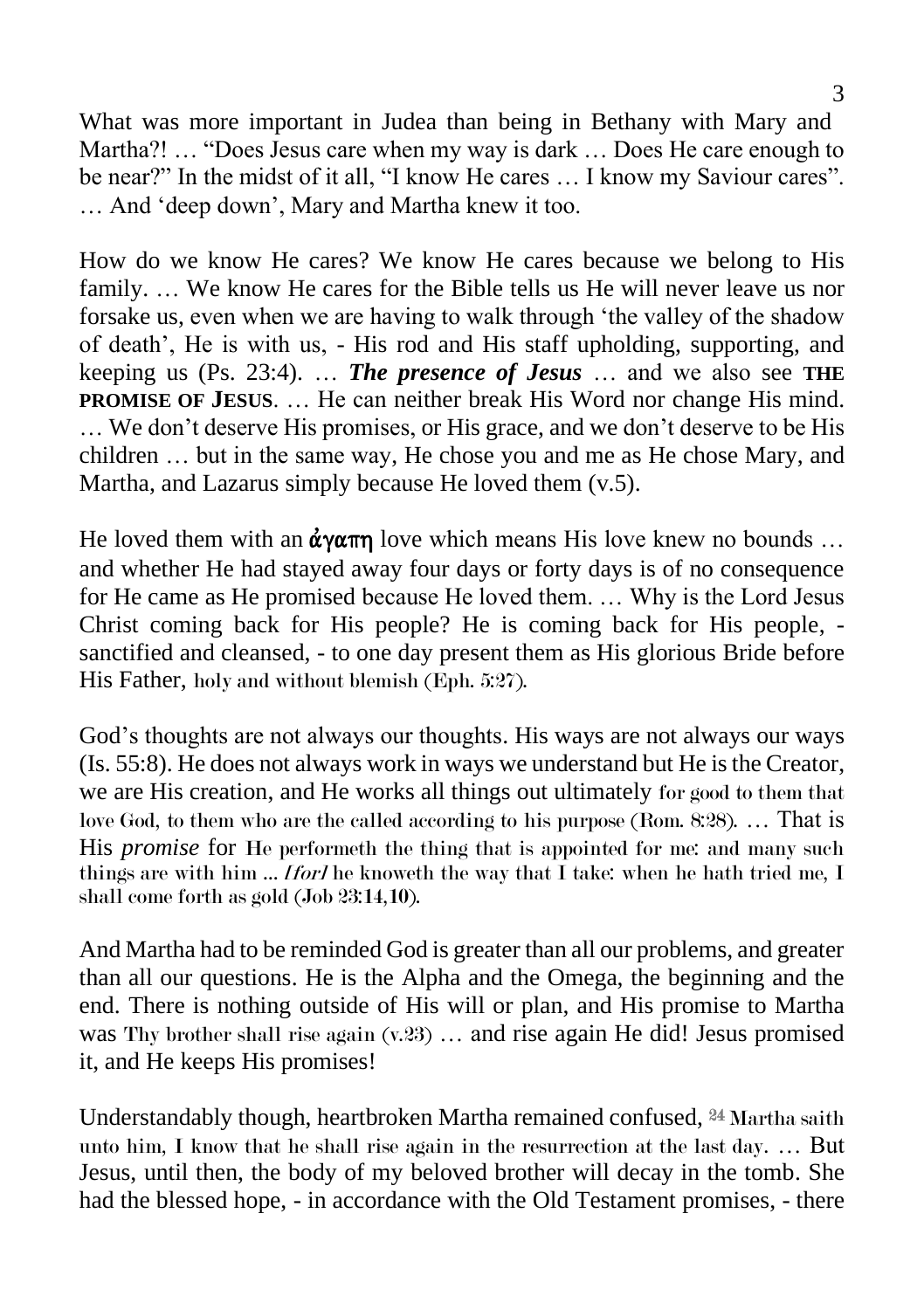was a day coming when death could not hold Lazarus, and he would be raised … but the present reality was that in the tomb her brother lay dead.

The facts cannot be ignored. They cannot be swept away as if they are not there. Reality is real! However, so are the promises of God. When God gives you His word, He will never break it and it is as sure as if it has already happened, regardless of your circumstances. … Of course, we are only human, and trusting God is not about ignoring our feelings, nor pretending everything is okay when it is not, but trusting God, nevertheless, is having confidence in Him no matter what, as the hymn writer explains, "What though the way be lonely, and dark the shadows fall, I know where'er He leadeth, my Father planned it all". … There is not a bird that falls out of the sky without His approval … and you are of far more value!

But Jesus, I'm standing here at the tomb of my beloved brother … My heart is broken. … Yes, Martha, and Jesus knew it for He wept with you (v.35). … But Jesus, she continues, You are four days late, I thought you would have been here sooner, and healed him. … … Where in God's Word are Christians told we shall not have to endure the sufferings of this world? On the contrary, we are told,  $I$ Cor. 10:13 There hath no temptation taken you but such as is common to man. … Christians and non-Christians suffer the same illnesses and conditions. Being a Christian does not keep you sheltered from afflictions, but *[however]* God is faithful, who will not suffer you to be tempted above that ye are able; but will with the temptation also make a way to escape, that ye may be able to bear it … That is His promise for us to receive.

Because God loves you, you can speak to Him about the good and the bad in your life. We have our feelings and emotions and fears … and He knows all about them, just as He knew how deeply Martha and Mary were grieving. … Notice here how Jesus was not disappointed or angry with Martha for how she felt because it is only natural to mourn for a loved one, … but into her situation He brought relief, 25 Jesus said unto her, I am the resurrection, and the life: he that believeth in me, though he were dead, yet shall he live: 26 And whosoever liveth and believeth in me shall never die. Believest thou this? <sup>27</sup> She saith unto him, Yea, Lord: I believe that thou art the Christ, the Son of God.

Our trust in God outstrips anything this world can heap upon us. He cares for you in your hurts and fears, as He gently He pours upon you the oil of joy for mourning, the garment of praise for the spirit of heaviness (Is. 61:3).